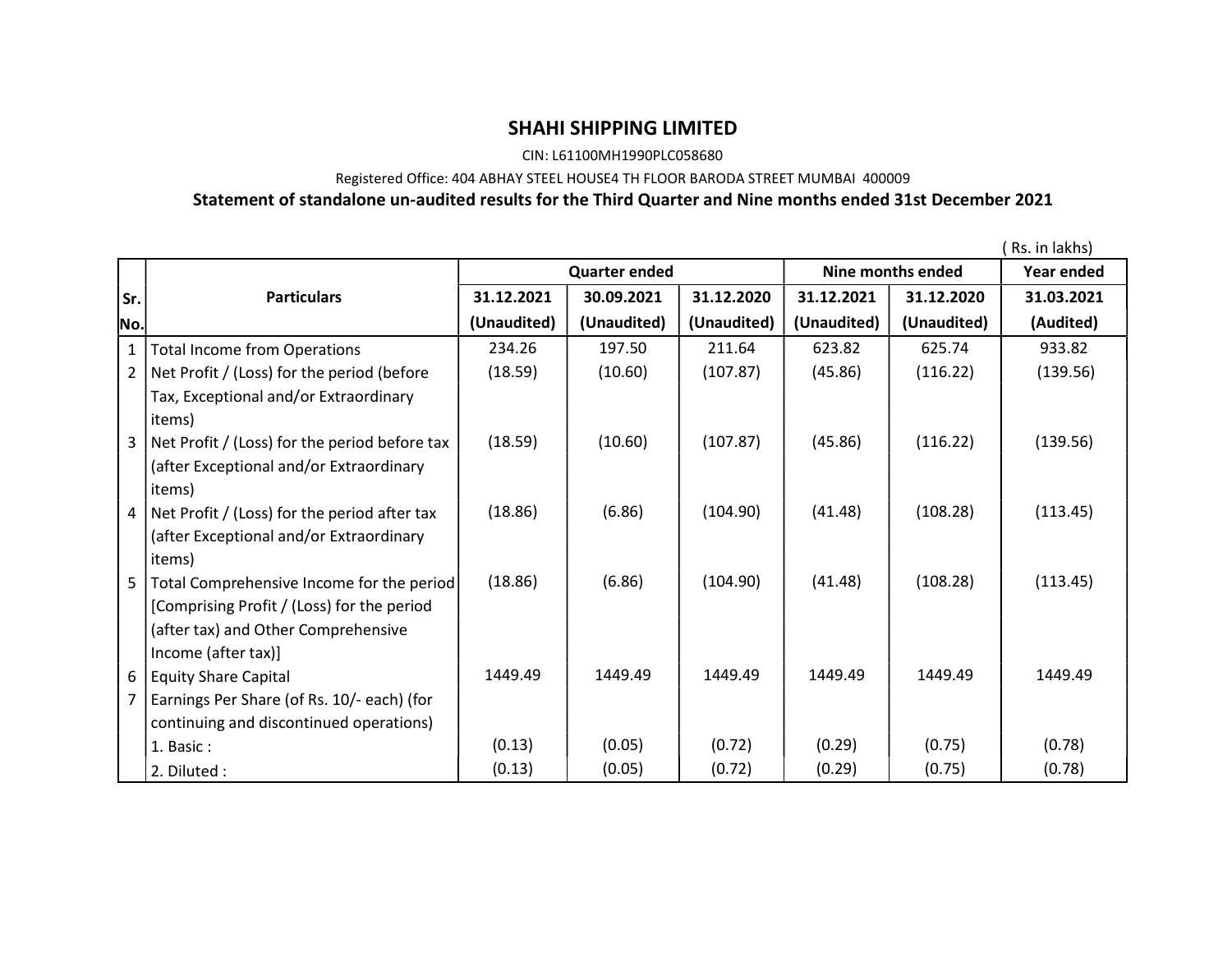## Note:

- 1. The above is an extract of the detailed format of Quarterly Financial Results filed with the Stock Exchanges under Regulation 33 of the SEBI (Listing and Other Disclosure Requirements) Regulations, 2015. The full format of Quarterly Financial Results are available on the BSE website (www.bseindia.com), and on the Company's website (www.shahilogistics.com)
- 2. The above results have been reviewed by the Audit Committee and approved by the Board of Directors at their meeting held on February 14, 2022 and the same have also been subjected to a limited review by the statutory auditors of the Company.

Place: Mumbai Date: 14/02/2022For Shahi Shipping Limited Sd/-

Anjali Shahi Director DIN: 03363248